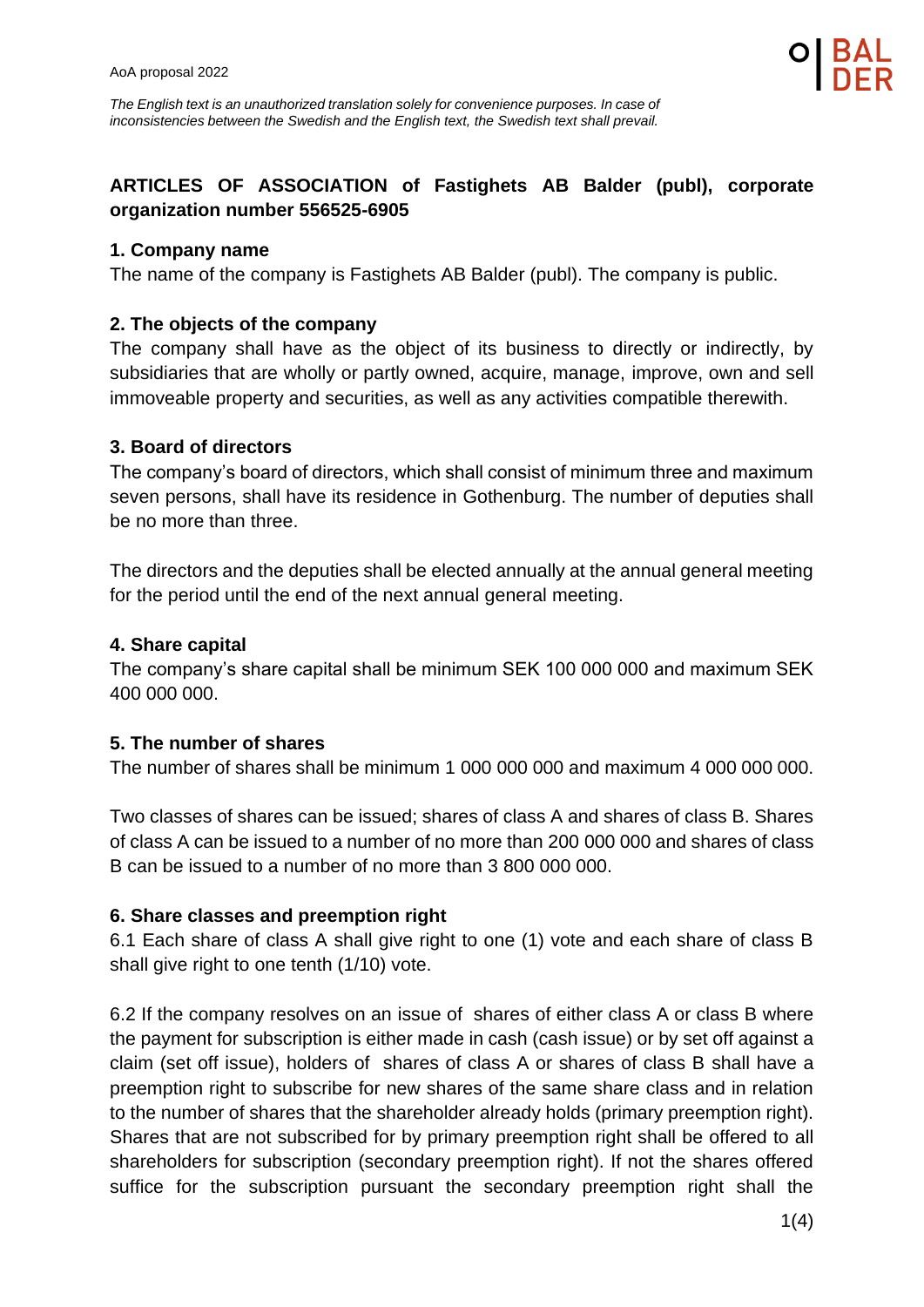distribution of shares among the subscribers correspond to the number of shares the subscribers hold, and if this is not possible, by drawing of lots.

6.3 If the company resolves on a cash issue or an offset issue and thereby only issues shares of class A or class B shall all shareholders, no matter if their shares are of class A or class B, have a preemption right to subscribe for new shares in correspondence to the number of shares they already hold.

6.4 If the company resolves on a cash issue or an offset issue, and thereby issue warrants with attendant subscription for new shares or convertibles, shall the shareholders have a preemption right to subscribe for warrants as if the issue concerned shares that could be subscribed for due to the warrant, and convertibles as if the issue comprised the shares that the convertibles can be replaced by.

6.5 What is said above does not imply any limitations to the ability to resolve on cash issue or offset issue deviating from the shareholders preemption rights.

6.6 When the share capital is increased due to a bonus issue, new shares of each share class shall be issued in relation to the already existing number of shares of that share class.

6.7 What is said above shall not imply any limitations to the ability to resolve on bonus issue and thereby issue shares of a new class, provided that the necessary alterations of the articles of association are made prior the bonus issue.

# **7. Summons to general meeting**

7.1 Summons to annual general meeting and extraordinary general meeting where changes in the articles of associations will be addressed shall be issued at the earliest six weeks and at the latest four weeks before the general meeting. Summons to other extraordinary general meeting shall be issued at the earliest six weeks and at the latest three weeks before the general meeting.

7.2 Summons shall be conducted by announcement in the Swedish Official Gazette (Sw. *Post- och Inrikes Tidningar*) and at the company's website. It shall be announced in the Swedish newspaper Svenska Dagbladet that summons has been issued.

7.3 In order to participate at the General Meeting, shareholders must register with the Company no later than the date specified in the notice to the General Meeting. This day shall not be Sunday, any other public holiday, Saturday, Midsummer's Eve, Christmas Eve or New Year's Eve and not earlier than the fifth weekday before the General Meeting.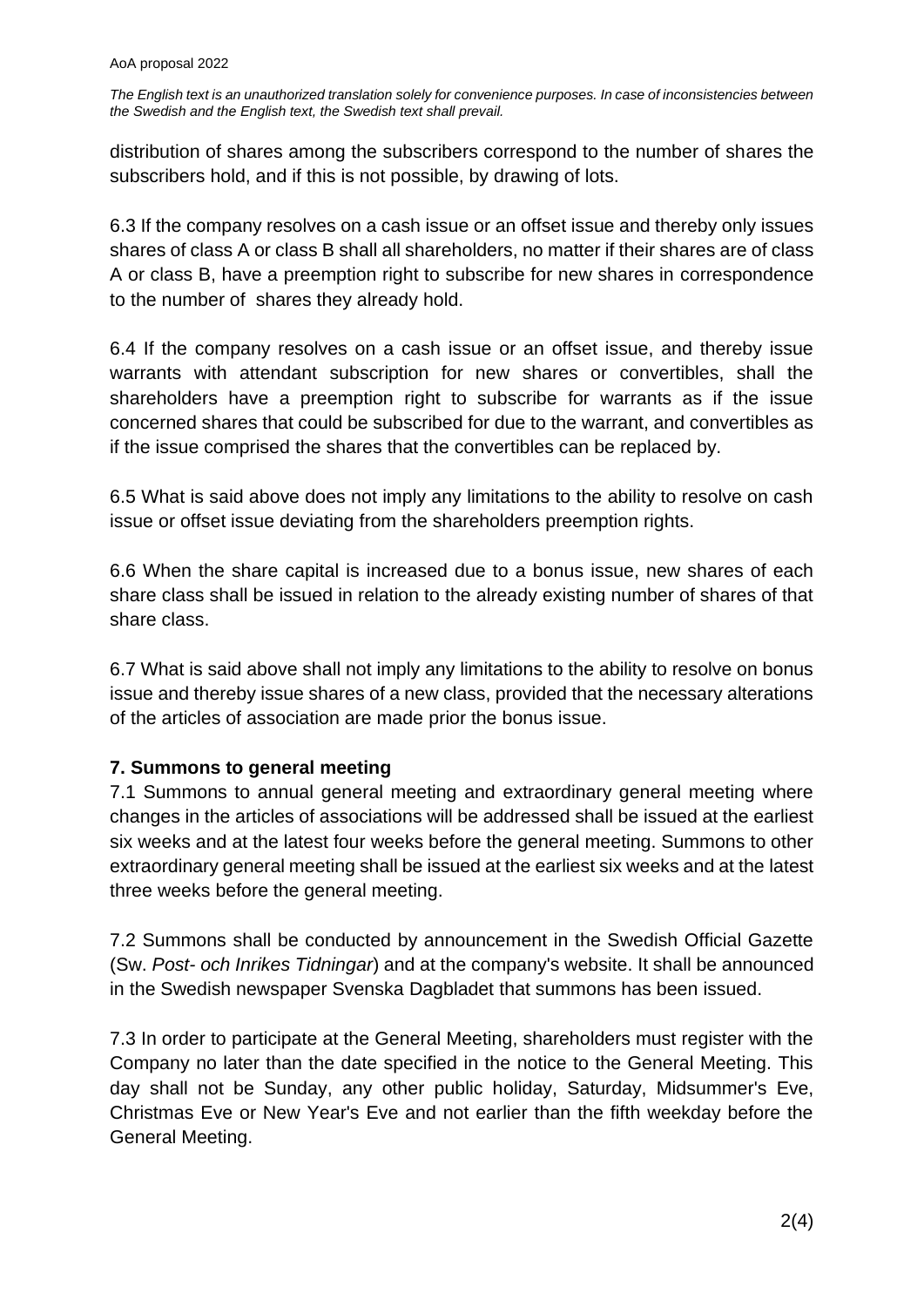7.4 A shareholder can bring no more than two assistants to the general meeting. If the shareholder wishes to bring assistant(s) to the general meeting, the shareholder has to notify the company of the number of assistant(s) the shareholder wishes to bring in the manner and in the time stated in the previous clause regarding the shareholder's own obligation to notify.

# **8. General meeting**

The general meeting shall be held in Stockholm, Gothenburg or Malmö.

The general meeting shall be opened by the chairman of the board of directors or a person appointed by the board of directors.

At the annual general meeting the following matters shall be attended to:

- 1. Opening of the general meeting
- 2. Election of chairman of the meeting
- 3. Drawing up and approval of the voting list
- 4. Election of one person to verify the minutes
- 5. Confirming that the general meeting was duly convened
- 6. Approving the agenda

7. Presentation of the annual report and the auditor's report and the consolidated accounts and the consolidated audit report

8. Resolutions regarding

(a) adoption of the profit and loss account and the balance sheet, and the consolidated profit and loss account and the consolidated balance sheet

(b) allocation of the company's profit or loss according to the adopted balance sheet

(c) discharging the board of directors and the managing director from liability

9. Resolution of the number of directors of the board of directors and the number of deputies of the board of directors

10. Resolution regarding fees for the board members and auditors

11. Election of board of directors and any deputies, and, when applicable, auditors and any deputy auditors

12. Other matter to be referred to the general meeting pursuant the Swedish Companies Act (SFS 2005:551) or the articles of association

13. Closing of the general meeting

# **9. Auditor**

At general meeting one or two auditors, with maximum the same number of deputy auditors, can be elected. The assignment as auditor shall extend to the annual general meeting held during the first, second, third or fourth financial year after the year when the auditor was elected. A registered accounting firm may be elected instead of an auditor for the same period.